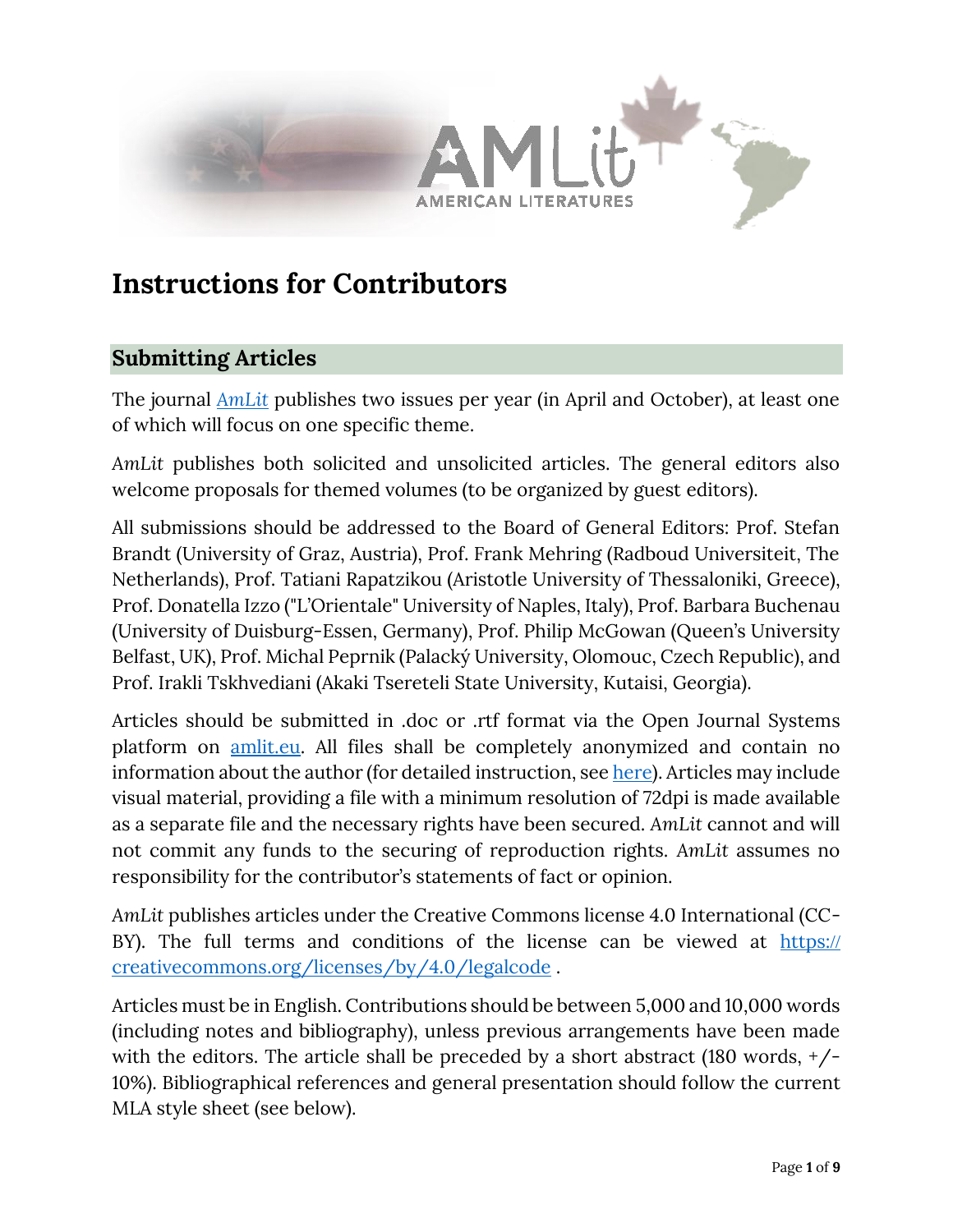All articles will be anonymized by the contributors. After submission, the editors will transfer them to two reviewers (with an expertise in the given academic field) whose reports will provide the basis for acceptance or rejection. Reports will be provided to authors upon request. In the case of acceptance of an article, the editorial board reserves the right to ask for changes, both in form and scope.

All contributors should familiarize themselves with the following guidelines. Disregarding these instructions will lead to delays and prolong the reviewing process.

## **Guidelines**

- Use minimum formatting of all documents and avoid macros or functions limited to only one specific editing software (e.g., the most recent version of MS Word). Do not use private or customized document templates. Do not use different font types in different parts of the text (or different formatting).
- In a separate file, list your name (with academic affiliation), your e-mail address, the title of your essay, an abstract (180 words, +/- 10%), and a short bio sketch (max. 200 words). The first page of the article should only include the title of the essay, centered at the top of the page.
- Please add a list of 5-7 keywords (incl. proper names) in the appropriate fields in the Open Journal Systems platform. Keywords should be listed in alphabetical order. Proper names should also be listed sequentially (firstname space lastname). Please avoid book and media titles as keywords.

Keyword optimization:

- Use field-specific thesauri to find keywords.
- Alternate narrow and broad terms.
- Use the singular, non-declined form of words.
- Take the perspective of a searcher.
- Keywords shall give information about the content, not about the result.
- If needed, use endnotes, not footnotes. They will be converted later. Notes should be numbered using Arabic numerals and inserted automatically using Word functions.
- Upload visual materials as separate files with a minimum resolution of 72dpi and make sure all necessary rights have been secured.
- Preformat your contribution with 1-inch margins and 12-point Times New Roman typeface.
- Hard returns should be used whenever necessary. Indent the beginning of each paragraph 0.25 cm.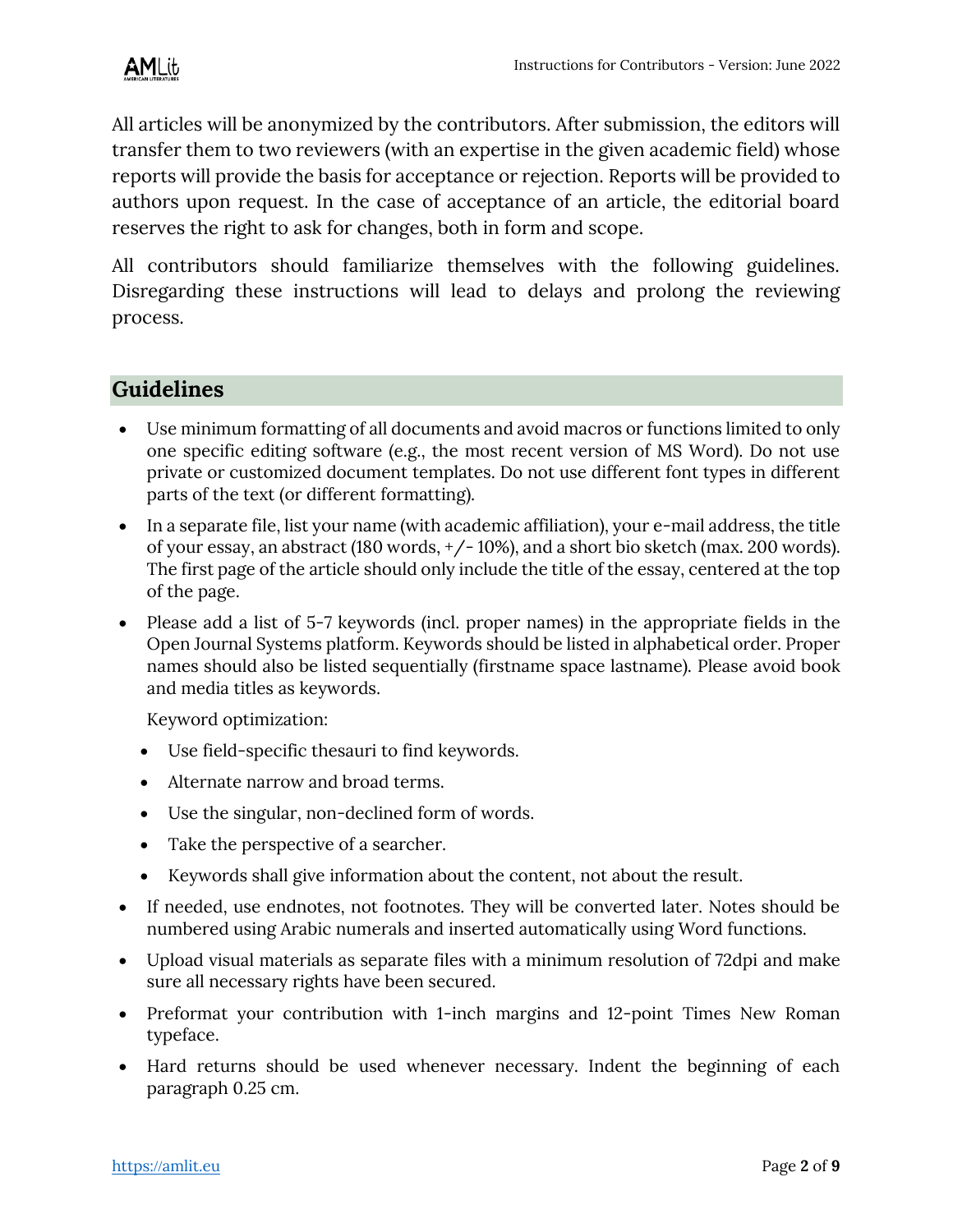## AMLit

- Indent all quotations longer than 4 lines. Do not use different typeface for quotations.
- Do not use blank lines to separate paragraphs.
- Do not number pages or use/insert automatic page numbering. Do not use italics for quotations—their formatting is regulated by MLA conventions.
- Use current MLA citation style (8th edition).
- Do not use highlighting of any kind (underlinings, bold letters, etc.).

All contributions...

... should encompass between 5,000 and 10,000 words (notes included)

... should be written in concordance with the current MLA Citation Style, using intext citation and the Works Cited system, as shown in the examples below.

- After each quotation, indicate the source in brackets, using the format specified below as the In-Text Citation form.
- At the end of the paper, list all the sources used, in alphabetical order, under the title "Works Cited," using the format specified below.
- Do not include any bibliographical information in your endnotes. Use these only to develop a point crucial to your argument.

## **Examples for MLA Citation Style**

| <b>Type of Entry</b>                    | <b>In-Text Citation</b>                                             | <b>Works Cited</b>                                                                                                                                                                                                                                |
|-----------------------------------------|---------------------------------------------------------------------|---------------------------------------------------------------------------------------------------------------------------------------------------------------------------------------------------------------------------------------------------|
| Single<br>Book by a<br>Author           | (Wittenberg 101)                                                    | Wittenberg, David. Time Travel: The<br>Popular Philosophy of Narrative. Fordham<br>UP, 2013.                                                                                                                                                      |
| <b>Book by Two Authors</b>              | (Pulé and Hultman 189-222)                                          | Pulé, Paul M., and Martin Hultman.<br>Ecological<br>Masculinities: Theoretical<br>Foundations and Practical Guidance.<br>Routledge, 2018.<br>Note: Should there be more than two<br>authors/editors, name only the first and<br>then add "et al." |
| Two or More Books by<br>the Same Author | (Butler, Gender Trouble 6)<br>and (Butler, Excitable Speech)<br>24) | Butler, Judith. Gender Trouble. Feminism<br>and the Subversion of Identity. Routledge,<br>1990.<br>---. Excitable Speech: A Politics of the<br>Performative. Routledge, 1997.                                                                     |

(Based on the *MLA Handbook, 8th Edition*)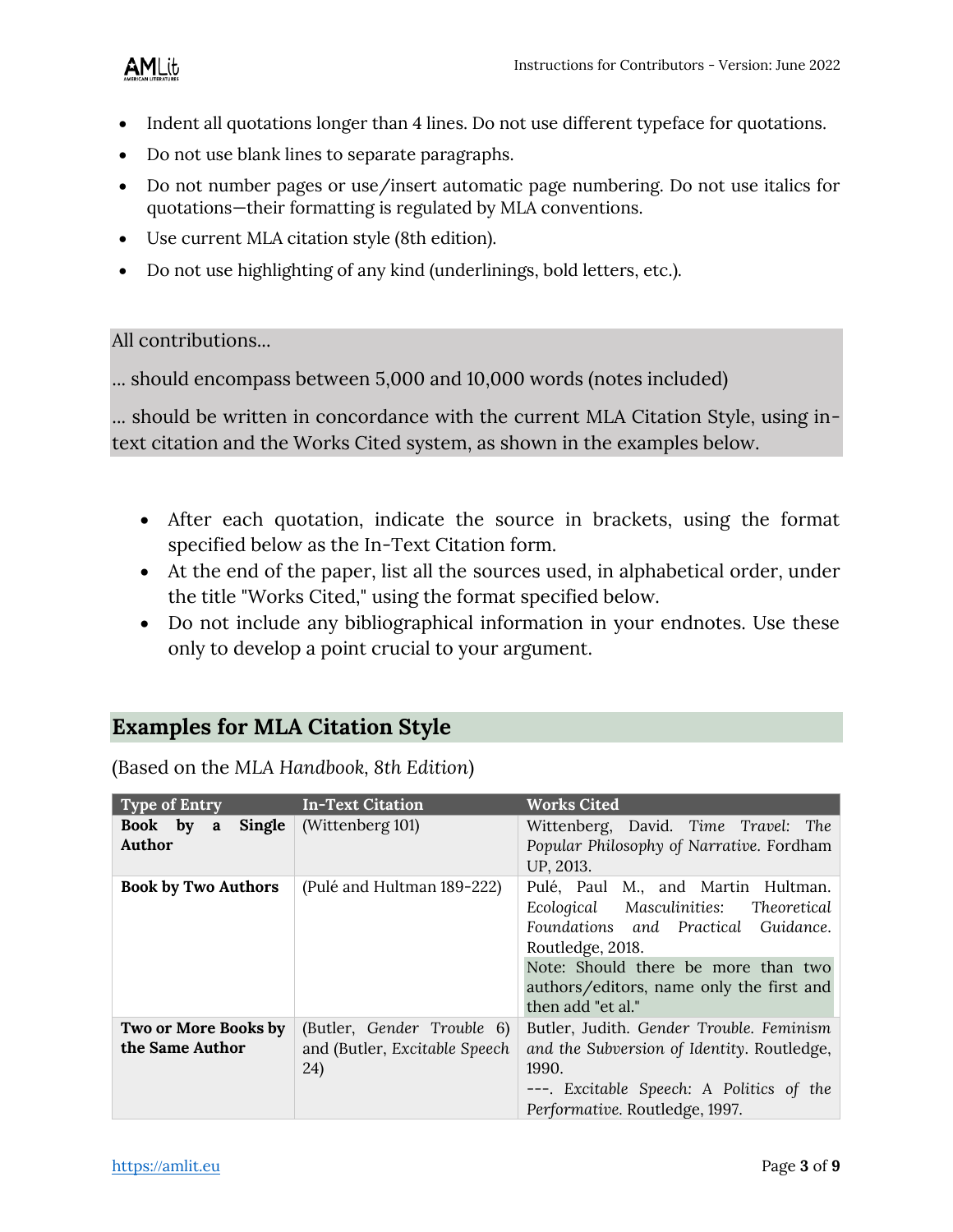| Author's Work in an<br>Anthology                                                                                                  | (Carrasco 145)              | Carrasco, Davíd. "Magically Flying with<br>Toni Morrison." Toni Morrison: Memory<br>and Meaning, edited by A.L. Seward and J.<br>Tally, UP of Mississippi, 2014, pp. 144-56.                                                         |
|-----------------------------------------------------------------------------------------------------------------------------------|-----------------------------|--------------------------------------------------------------------------------------------------------------------------------------------------------------------------------------------------------------------------------------|
| Article in a Journal                                                                                                              | (Morrison 94)               | Morrison, Toni. "The Art of Fiction." Paris<br>Review, vol. 35, 1993, pp. 82-125.                                                                                                                                                    |
| <b>Electronic Source -</b><br>Document as Part of a<br><b>Scholarly Online</b><br>Project                                         | ("Atemporal")               | "Atemporal." OED. The Free Dictionary. 1<br>May 2016. www.thefreedictionary.com/<br>atemporality. Accessed 18 Aug. 2021.<br>Make sure you are using active links that<br>are opened automatically when clicking on<br>them.]         |
| <b>Electronic Source</b>                                                                                                          | (D'Imperio 6)               | D'Imperio, Cristina (2011). "The Pain,<br>Hunger, and Birth of Epiphany in the<br>Novels of Toni Morrison." PhD Thesis in<br>English Literature. U of Edinburgh.<br>www.era.lib.ed.ac.uk/handle/1842/7977.<br>Accessed 12 Aug. 2021. |
| <b>Indirect Quote</b><br>[As a general rule, cite]<br>original<br>the<br>from<br>wherever possible and<br>avoid indirect quotes.] | (Poe, qtd. in Reynolds 390) | Reynolds, David S. Beneath the American<br>Renaissance. Oxford UP, 2011.                                                                                                                                                             |

## **General notes:**

Authors:

- Use full names at first mention, subsequently use only family names.
- If you quote from sources with the same author last name, differentiate by adding first initial in the in-text citation.  $\Rightarrow$  (N. Baron 194), (S. Baron 16)

Sources:

- Follow standardized formatting for titles without copying unusual formatting (such as special capitalization or use of numbers as letters). Capitalize citations in titles accordingly.  $\Rightarrow$  "'I'm Ready for My Close-Up': Lloyd Webber on Screen"
- Provide a translation for non-English titles in parenthesis  $\Leftrightarrow$  Allende based her novel *La casa de los espíritus* (*The House of Spirits*) on a letter.

Citation:

• If a source uses numbered paragraphs or sections/chapters, use "par.", "sec." or "ch." Use these as location markers for electronic sources such as e-books or websites.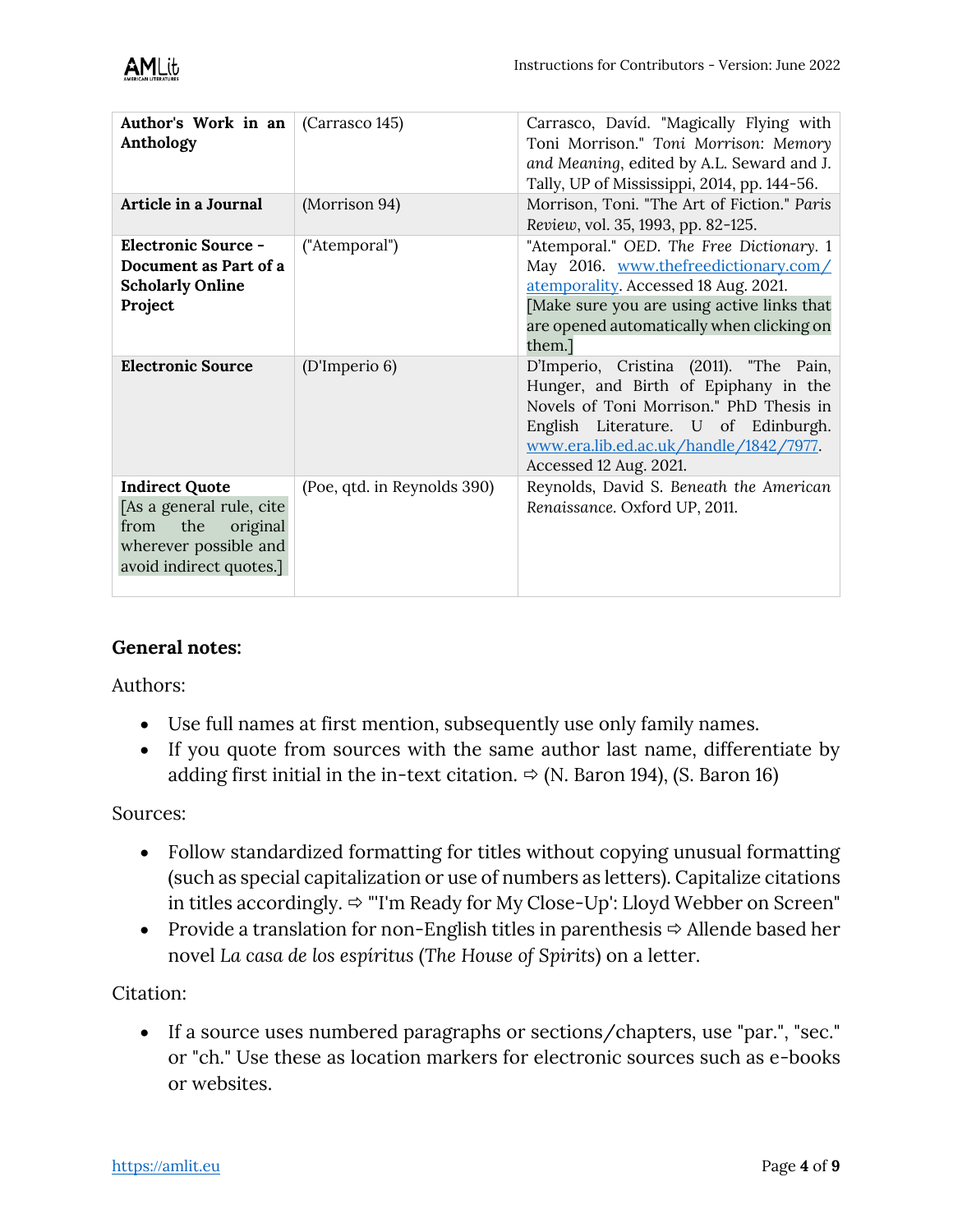

- When a source has no page or section numbers, in-text citation shall only list author(s) or abbreviated title. Do not count unnumbered paragraphs or sections.
- Use ellipsis points (three spaced periods  $= \ldots$ ) to point to omissions in quotations. Use square-bracketed ellipsis points  $(=[...])$  to point to an added ellipsis when distinguishing it from an ellipsis in the original source.
- Use square brackets to add or adjust information within the quotation.  $\Rightarrow$  "she would hang on him [Hamlet's father] / As if increase of appetite had grown"
- Add a translation for any non-English quotation in parenthesis, plus reference for the translation.  $\Rightarrow$  At the opening of Dante's *Inferno*, the poet finds himself in "una selva oscura" ("a dark wood"; 2.1; Ciardi 28).
- Your explanation of how you altered a quotation is separated from the citation by a semicolon.  $\Rightarrow$  (Baron 194; my emphasis)
- Citations of multiple sources within the same parenthesis are separated by semicolons.  $\Rightarrow$  (Baron 194; Jacobs 55)
- Citations of different locations within the same source are separated by commas.  $\Rightarrow$  (Baron 194, 200)

Numbers:

- Spell out numbers written in a word or two, otherwise use numerals.  $\Rightarrow$  "eight", "ninety-nine", and "two thousand" but "2½", "101", "1,275"
- Use numerals with abbreviations, addresses, dates, fractions, and for items in numbered series.  $\Rightarrow$  "4 p.m.", "3.8", "vol. 2", "ch. 1"
- In the main text, do not abbreviate dates, be consistent with month-day-year or day-month-year style.
- Use "nineteenth century" (instead of "19th century"), "twenty-first century" (instead of "21st century"), etc.

In the bibliography (according to MLA, 8th ed.), ...

- leave out the location in references.
- add "pp." for page numbers.
- use "UP" (instead of "University Press").
- omit business words (Company, Corporation, Limited) from publisher names.
- use "edited by" (instead of "ed." or "eds.").
- do not use "np" in cases where no pages are provided.
- consistently use hyphens for page ranges ("pp. 5-8") and compounds; use emdashes in all other cases.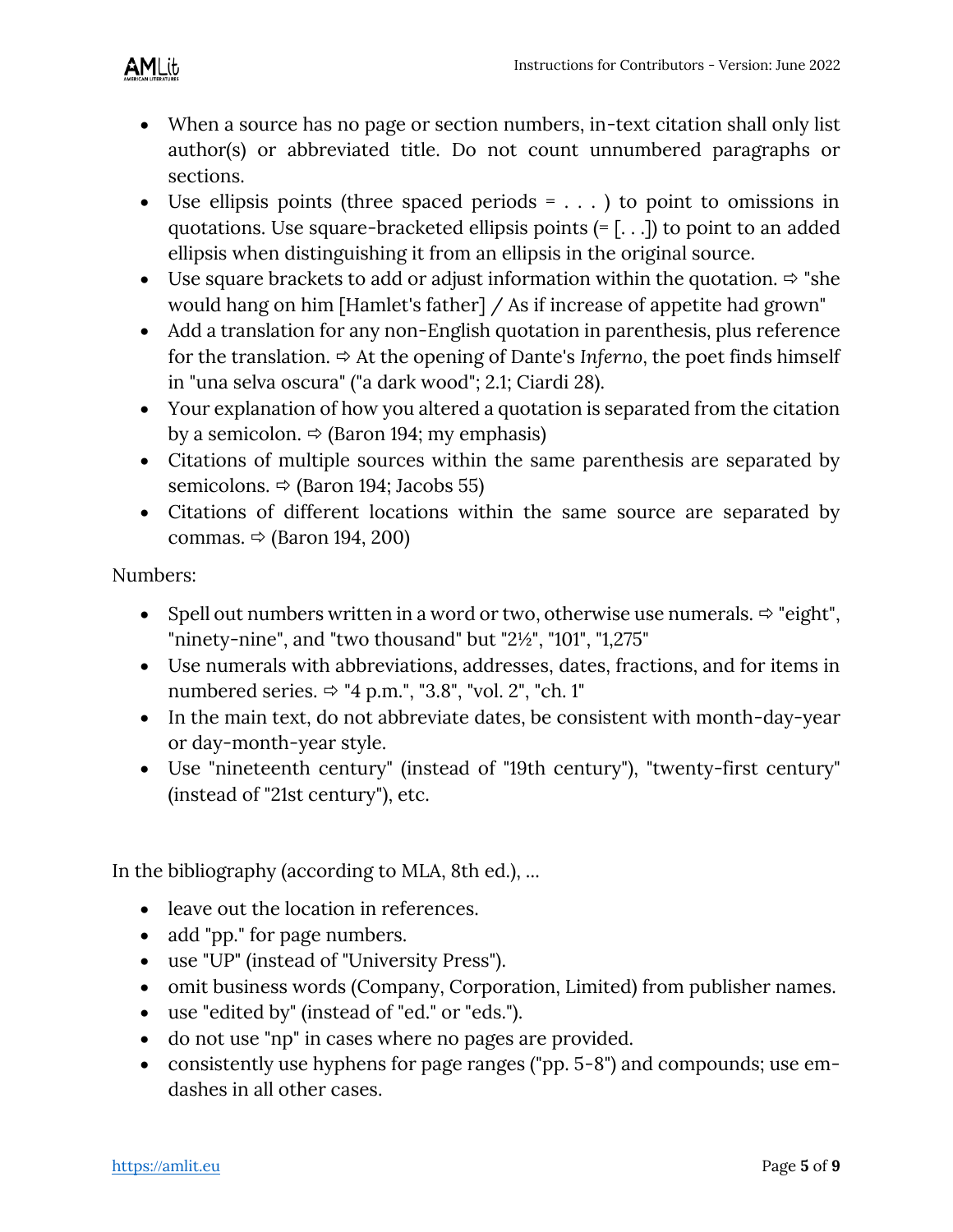- give the second number *in full* in a range of numbers up to ninety-nine (e.g., "pp. 10-12 or "pp. 89-99").
- give only the last two digits of the second number for *larger numbers*, unless more are necessary for clarity (e.g. "pp. 103-04" and "pp. 275-99" but "pp. 96- 101" and "pp. 968- 1,006").
- use day-month-year style with abbreviated months ("Accessed 12 Jan. 2020").
- provide translations of non-English titles in square brackets.
- copy a URL in full without http:// or https://. Cite DOIs wherever possible.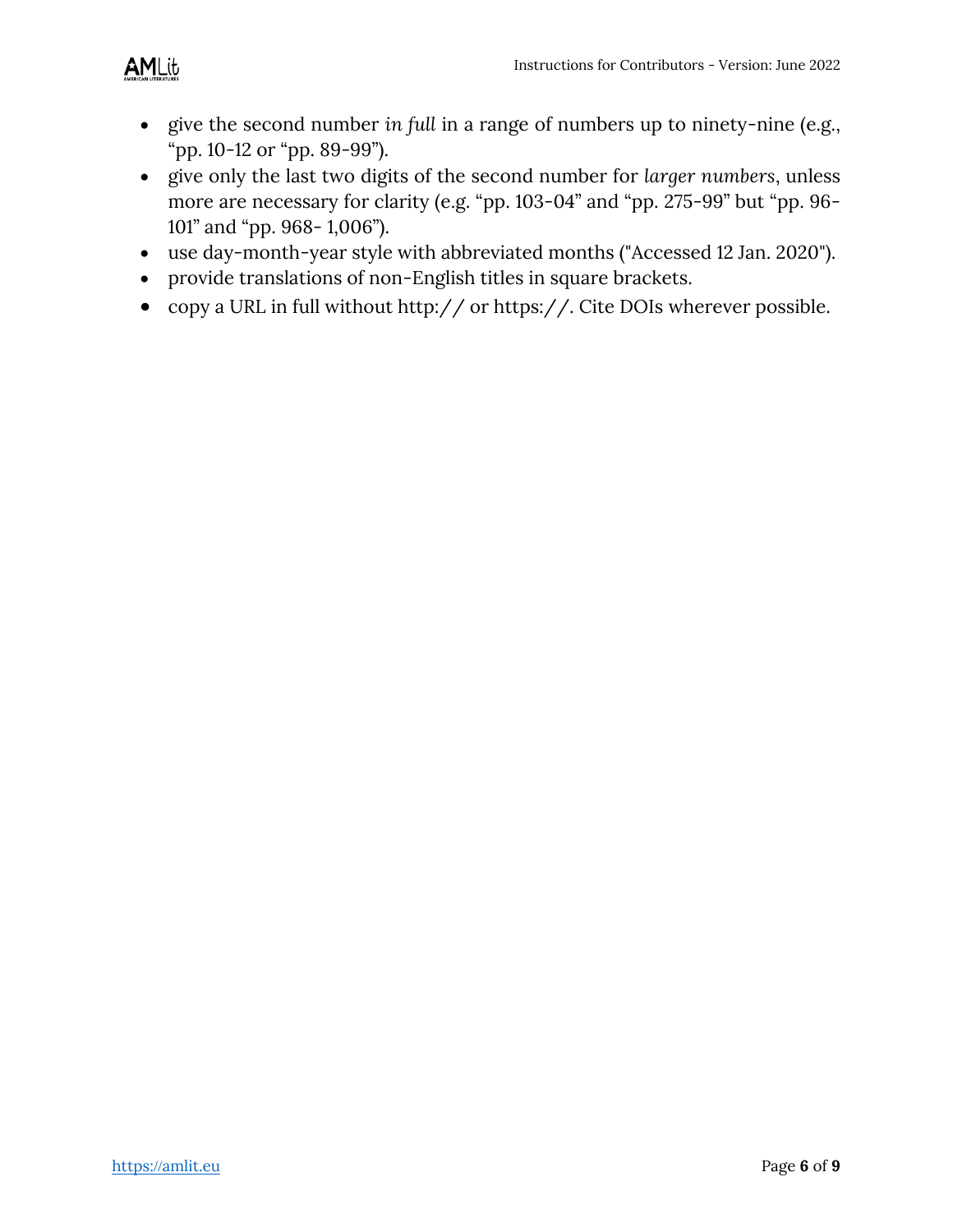

# **Code of Ethics**

## **AmLit Publication Ethics and Publication Malpractice Statement**

*AmLit* follows the principles of publication ethics and publication malpractice statement based on the Code of Conduct and Best-Practice Guidelines for Journal Editors (Committee on Publication Ethics, 2011).

#### **Responsibilities of the General and Guest Editors**

- 1. The editors are responsible for the decision as to which papers will be published.
- 2. The editors shall not consider the authors' race, gender, sexual orientation, religious belief, ethnic origin, citizenship, or political philosophy as pertinent to the selection of the text for publication.
- 3. The sole criteria for the selection of a contribution shall include:
	- relevance to the field of study and to the scope of the journal
	- originality and innovative approach
	- quality of language
	- clarity of argument
	- observance of all legal requirements concerning libel, copyright infringement, and plagiarism.

#### **Confidentiality**

Until the moment of admission of the article for publication, the editors and any editorial staff shall not disclose any information about the submitted manuscript to any third party other than:

- corresponding author
- peer referees (via double-blind reviewing)
- members of the editorial team
- the publisher
- copyeditors, proofreaders, typesetters involved in the production of the journal as appropriate.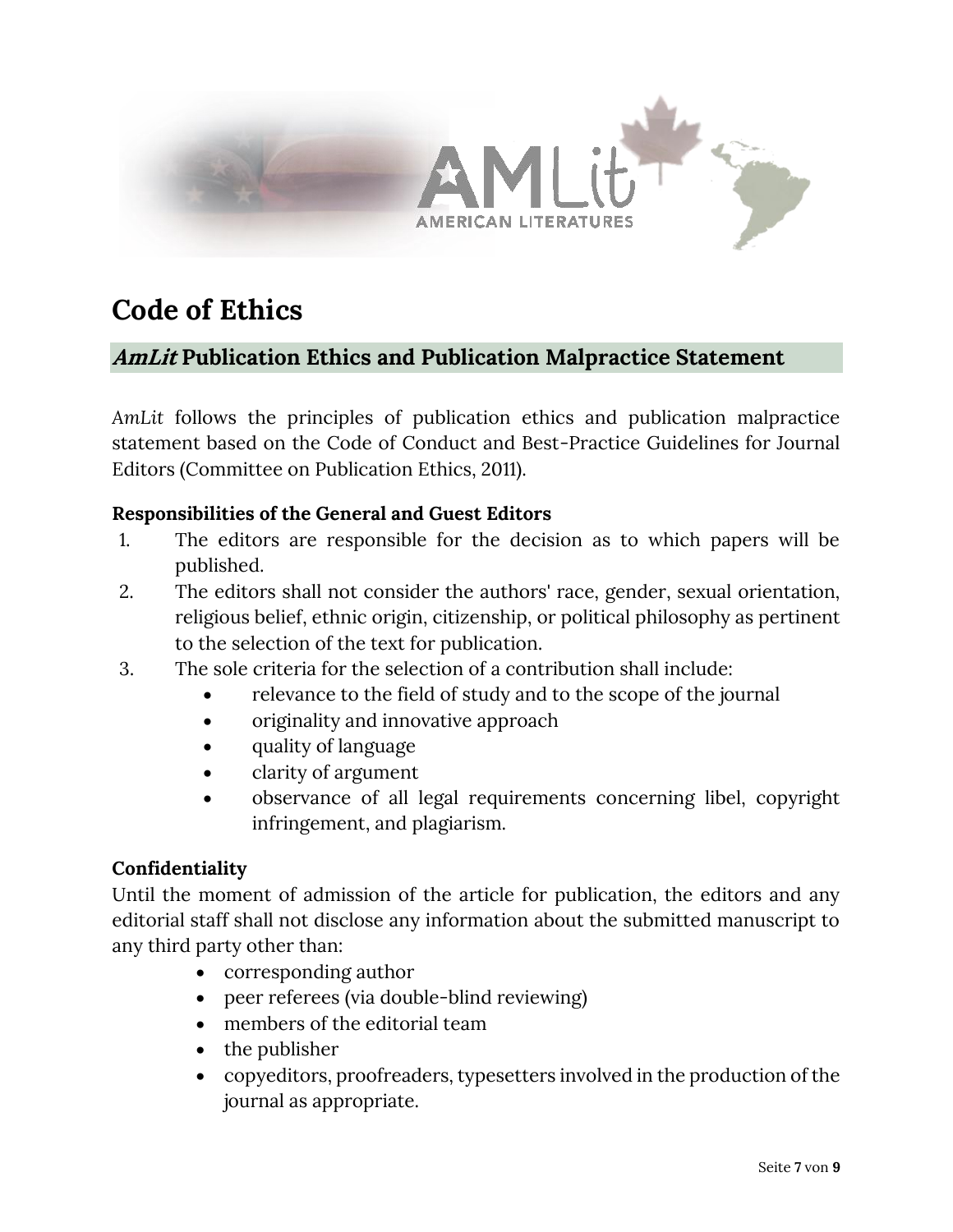## **Disclosure and Conflicts of Interest**

(Please consult the PLoS Policy to identify potential competing interests.)

Unpublished original material submitted to the journal shall never be used by the editors or any party privy to the material prior to its publication (listed in the "Confidentiality" section above) for their own research purposes without the author's explicit written consent.

#### **Reviewer's Responsibilities**

- 1. The peer referee shall provide the author with relevant information allowing him or her to revise their contribution to meet the highest standards of academic quality or to improve their writing in the future.
- 2. The peer referee shall deliver his or her review promptly or shall notify the editors about any circumstances that prevent him or her from the timely delivery of the review.
- 3. The peer referee shall be impartial in their evaluation of the submission.
- 4. The peer referee shall express his or her views clearly and unambiguously.
- 5. The peer referee shall never use ad-hominem arguments.
- 6. The peer referee shall not use the reference to strengthen their own academic or professional status.
- 7. The peer referee shall disclose to the editors any conflict of interest (see Privacy Policy). The peer referee shall decline the reference upon the discovery of any conflict of interest and shall inform the editors about such instances.
- 8. The peer referee shall treat received documents as confidential.
- 9. The peer referee is obliged to identify insufficient identification of sources or potential plagiarism, of which cases the referee shall notify the editors.
- 10. Peer reviewers provide reviews of essays, articles, and books as voluntary service to their discipline and shall receive no financial compensation.

## **Author's Responsibilities and Obligations**

- 1. Authors shall present original research.
- 2. Authors shall offer honest and precise descriptions of their research procedures.
- 3. Authors shall present reliable and verifiable data.
- 4. Authors shall provide a full and honest list of references, crediting all other researchers and other authors whose work has made the submission possible.
- 5. Authors shall never submit contributions that include fraudulent data or misrepresented statements.
- 6. Authors shall offer an impartial, methodologically sound, discussion of the data.